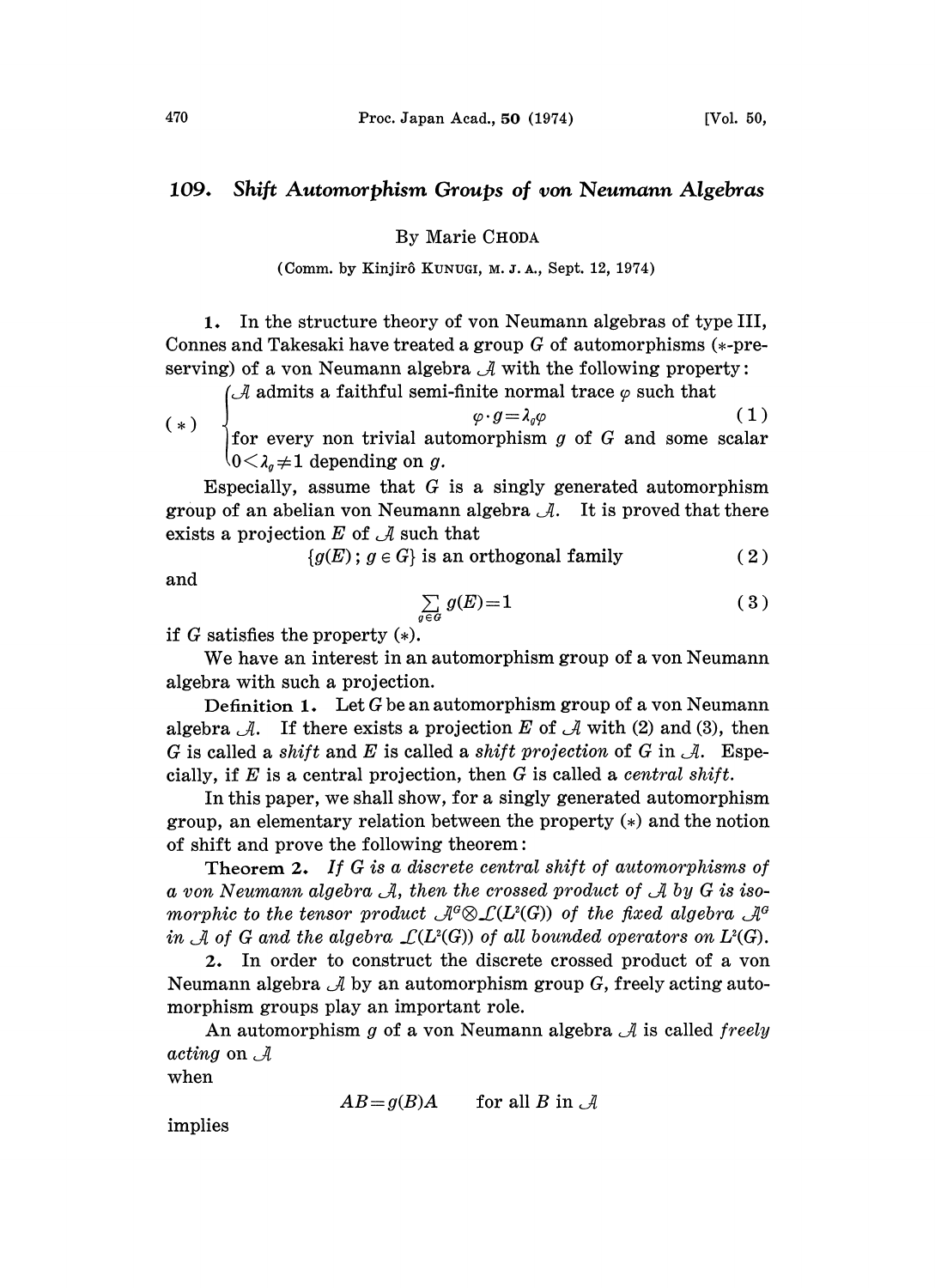$A=0$ 

([9]). An automorphism group G of  $\mathcal A$  is called freely acting on  $\mathcal A$  if  $g\neq1$  (the unit) in G is freely acting on  $\mathcal{A}$ .

We shall show that the property  $(*)$  is stronger than the concept of free action:

Lemma 3. Let G be an automorphism group of a von Neumann algebra  $\mathcal{A}.$  If G satisfies the property (\*), then G is freely acting on  $\mathcal{A}.$ 

**Proof.** Take  $g \in G$  such that  $g \neq 1$ . Let F be the inner part projection of g (cf. [9]), that is, F is the maximum central projection of  $\mathcal A$  such that  $g(F) = F$  and g is an inner automorphism on  $\mathcal A_F$ . Then there exists a partial isometry V of A such that  $V^*V=VV^*=F$  and  $g(T)=V^*TV$  for each  $T \in \mathcal{A}_F$ . Assume that  $F\neq 0$ . Since  $\varphi$  is semifinite, it follows that there exists a nonzero projection  $P \leq F$  such as  $\varphi(P)$   $\lt$  +  $\infty$ . By the equality (1), we have that

 $\lambda_q \varphi(P) = \varphi(g(P)) = \varphi(V^*PV) = \varphi(VV^*P) = \varphi(P).$ 

It implies that  $\varphi(P)=0$ , or  $P=0$  because  $\varphi$  is faithful, that is a contradiction. Hence we have  $F=0$ , that is, g is freely acting.

Remark. Especially, if  $T$  is a fixed point of an automorphism  $g$ in G satisfying (\*), then  $\varphi(T)=0$  or  $\varphi(T)=+\infty$ . Hence there is no finite trace on  $\mathcal A$  satisfying the condition  $(*)$ .

Lemma 4. Let  $G$  be a shift with a central shift projection  $E$  of a von Neumann algebra A, then G is freely acting on the center  $\mathfrak{Z}$  of  $\mathcal{A}.$ 

**Proof.** Take  $g \in G$  ( $g \ne 1$ ). Let A be an element of  $\mathcal{Z}$  such as  $AB = g(B)A$  for every  $B \in \mathcal{Z}$ . Then we have

 $Ah(E) = Agh(E)$  for each  $h \in G$ ,

which implies that

 $Ah(E)=Agh(E)h(E)=0$  for each  $h \in G$ .

Therefore  $A=\sum_{h\in G}Ah(E)=0$ , that is, g is freely acting on  $\mathcal{Z}$ . Hence G is freely acting on  $\mathcal{Z}$ .

As an example of a shift, there exists a finite freely acting automorphism group of an abelian von Neumann algebra (cf. [7]).

On the other hand, even if a von Neumann algebra is abelian, there exists a freely acting automorphism group which is not a shift. In fact, a countably infinite discrete group of freely acting measure preserving automorphisms of a nonatomic abelian von Neumann algebra is not a shift by Dye's result  $[7]$  and Theorem 7 in the below.

Hence, by Lemma 4, the concept of central shift is strictly stronger than free action.

For a singly generated automorphism group of an abelian von Neumann algebra, the property  $(*)$  is equivalent to a trace preserving  $shift:$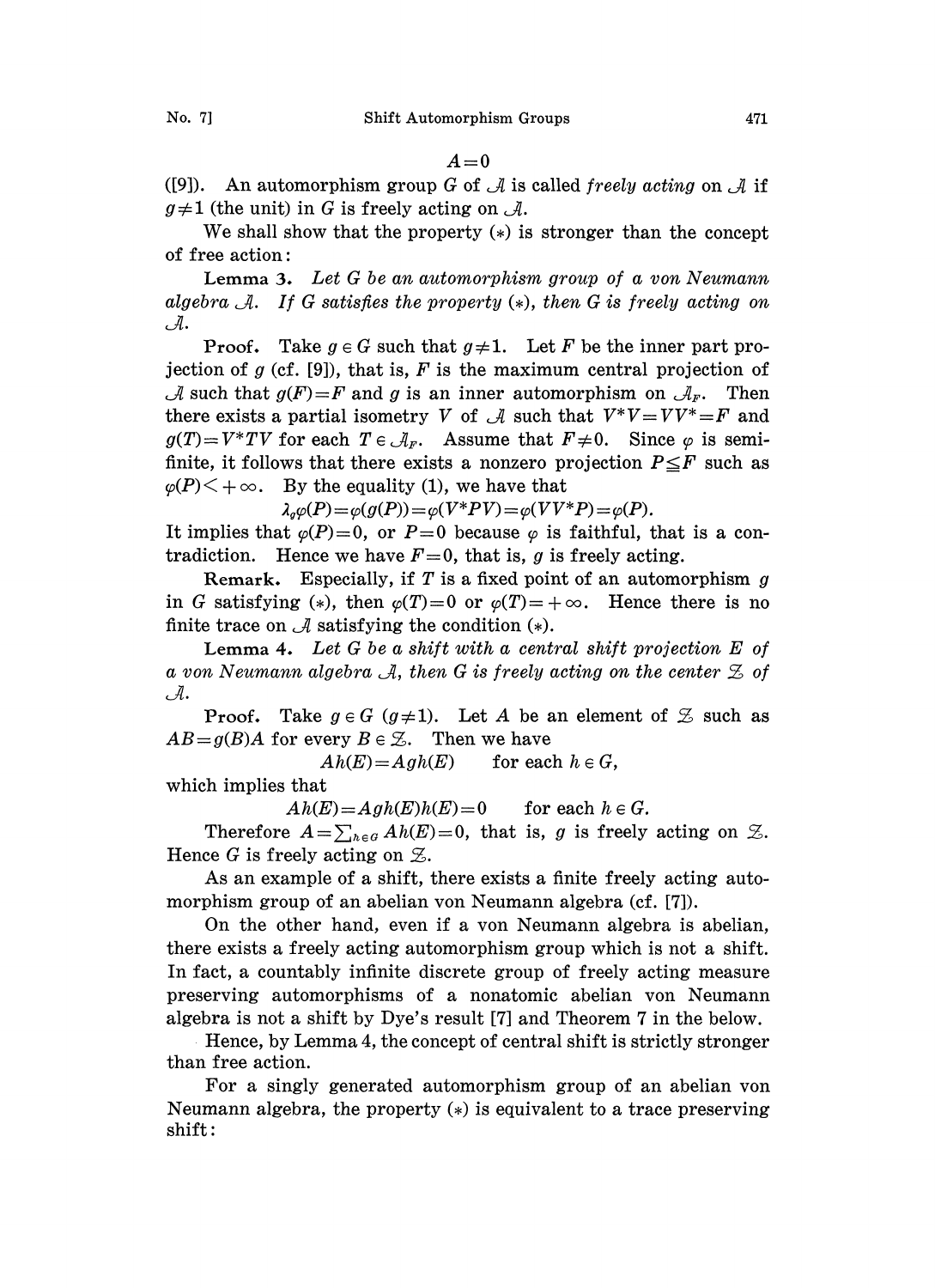Proposition 5. Let g be an automorphism of an abelian yon Neuman algebra  $\mathcal A$  and G the group generated by g. Then the follow $ing\ two\ statements\ are\ equivalent:$ 

(a) G satisfies the property  $(*)$ .

(b)  $G$  is a shift and  $\mathcal A$  admits a faithful semi-finite normal trace  $\psi$  invariant under g.

**Proof.** (a) $\Rightarrow$ (b): It is clear by [10; Lemma 8.8] and [10; Lemma 8.9].

(b) 
$$
\Rightarrow
$$
 (a): Take  $0 < \lambda < 1$ . Define  

$$
\varphi(A) = \sum_{n=-\infty}^{\infty} \lambda^n \psi(Ag^n(E)) \quad \text{for } A \in \mathcal{A},
$$

where  $E$  is a shift projection of  $G$  in  $\mathcal{A}$ . Then we have a faithful normal trace  $\varphi$  on  $\mathcal{A}$ . Let B be a nonzero positive element in  $\mathcal{A}$ , then there exists an integer m such as  $Bg^m(E) \neq 0$ . Since  $\psi$  is a semi-finite, then we have a nonzero positive element T in A such as  $Bg^m(E) \geq T$ and  $\psi(T)$   $\lt$  +  $\infty$ . We have, then,

$$
\varphi(Tg^{m}(E))=\sum_{n=-\infty}^{\infty}\lambda^{n}\psi(Tg^{m}(E)g^{n}(E))=\lambda^{m}\psi(Tg^{m}(E))<+\infty,
$$

so that  $\varphi$  is semi-finite. Finally we have

$$
\varphi(g(T)) = \sum_{n = -\infty}^{\infty} \lambda^n \psi(g(T)g^n(E))
$$
  
= 
$$
\sum_{n = -\infty}^{\infty} \lambda^n \psi(Tg^{n-1}(E))
$$
  
= 
$$
\lambda \sum_{n = -\infty}^{\infty} \lambda^{n-1} \psi(Tg^{n-1}(E)) = \lambda \varphi(T)
$$

for every  $T \in \mathcal{A}$ . So that we have

 $\varphi(g(T)) = \lambda \varphi(T)$  for every  $T \in \mathcal{A}$ .

3. Now we shall give a brief resume of the crossed product  $G \otimes \mathcal{A}$ of a von Neumann algebra  $\mathcal A$  acting on a Hilbert space  $\mathfrak H$  by a discrete automorphism group G of  $\mathcal A$  following after Connes [5] and Takesaki [10].

On the Hilbert space  $L^2(G)\otimes \mathfrak{S}$ , define representations I of  $\mathcal A$  and U of  $G$  as follows,

$$
(I(A)\xi)(g) = g^{-1}(A)\xi(g), \qquad g \in G, \ A \in \mathcal{A} \tag{4}
$$

and

$$
(U(g)\xi)(h) = \xi(g^{-1}h), \qquad g \in G, \xi \in L^{2}(G) \otimes \xi.
$$
 (5)

It is easily seen that *I* is a normal faithful representation and<br> $U(g)I(A)U(g)^* = I(g(A)), \qquad A \in \mathcal{A}, g \in G.$  (6)

Then the crossed product  $G \otimes \mathcal{A}$  is the von Neumann algebra on  $L^2(G)\otimes \mathfrak{S}$  generated by  $I(\mathcal{A})$  and  $U(G)$ .

In  $[5;$  Proposition 1.4.6], Connes proved the following:

Theorem A. Let  $G \otimes A$  be the crossed product of a von Neumann algebra  $\mathcal A$  by a discrete automorphism group G of  $\mathcal A$ .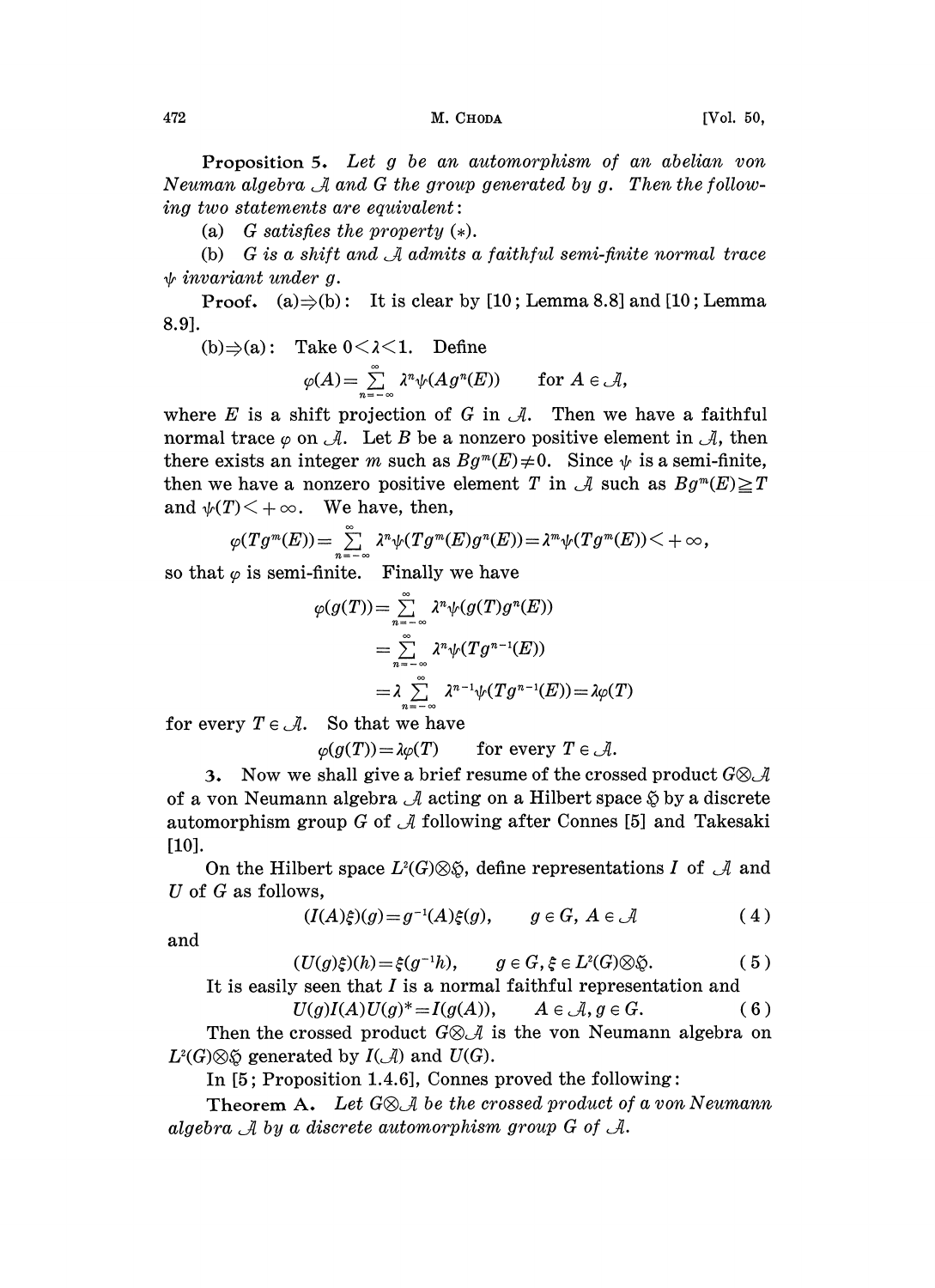(a) The representation  $I$  is a mapping such that the matrix representation equals to  $(I(A))_{g,h} = \delta_q^h g^{-1}(A)$  for  $A \in \mathcal{A}$  and  $g, h \in G$ .

(b) The application e of  $G \otimes \mathcal{A}$  onto  $I(\mathcal{A})$  such that  $e(T) = I((T)_{1,1})$  $(T \in G \otimes \mathcal{A})$  is a faithful normal expectation of  $G \otimes \mathcal{A}$  onto  $I(\mathcal{A})$ .

4. Now, we shall give a proof of Theorem 2. Let  $E$  be a central shift projection in  $\mathcal A$  of G. Then, by the definition of  $G \otimes \mathcal A$ ,  $\{I(g(E))\}$ ;  $g \in G$  is an orthogonal family of equivalent projections in  $G \otimes \mathcal{A}$  such that

$$
\sum_{g\in G}I(g(E))\!=\!1.
$$

This leads to that

 $G \otimes \mathcal{A} \cong (G \otimes \mathcal{A})_{I(E)} \otimes \mathcal{L}(L^2(G)).$ 

 $G \otimes \mathcal{A} \cong (G \otimes \mathcal{A})_{I(E)} \otimes \mathcal{L}(L^2(G)).$ <br>Take  $T \in G \otimes \mathcal{A}$ . Since the shift projection is central, a direct computation implies the following equality:

 $e\{(I(E)TI(E)-I(E)e(T)I(E))^*(I(E)TI(E)-I(E)e(T)I(E))\}=0,$ where e is the faithful expectation of  $G \otimes \mathcal{A}$  onto  $I(\mathcal{A})$  in Theorem A. Hence

$$
I(E)TI(E)=I(E)e(T)I(E).
$$

Therefore we have

 $G \otimes \mathcal{A} \cong (I(\mathcal{A}))_{I(E)} \otimes \mathcal{L}(L^2(G)).$ 

We shall identify  $I(\mathcal{A})$  with  $\mathcal{A}$ . For each  $A \in \mathcal{A}$ , put

$$
B=\sum_{g\in G}g(A)g(E),
$$

where sum exists, since E is a central shift projection of G in  $\mathcal{A}$ . Then  $B \in \mathcal{A}^G$  and we get the following equality

$$
BE = \sum_{g \in G} g(A)g(E)E = AE,
$$

 $BE = \sum_{g \in G}$ <br>which implies that  $A_E = \mathcal{A}_E^G$ .

On the other hand, the  $\mathcal{A}^G$ -support of E is 1. In fact, if P is a projection of  $\mathcal{A}^G$  with  $P \geq E$ , then

$$
P = g(P) \geq g(E)
$$

and so

$$
P = \sum_{g \in G} Pg(E) = \sum_{g \in G} g(E) = 1.
$$
  
Therefore  $A_E^{\alpha}$  is isomorphic to  $\mathcal{A}^{\alpha}$ . Hence we have  

$$
G \otimes \mathcal{A} \cong \mathcal{A}^{\alpha} \otimes \mathcal{L}(L^2(G)).
$$

For a finite group G of outer automorphisms of a  $II_1$ -factor  $\mathcal{A}$ , it holds that

$$
G \otimes \mathcal{A} \cong \mathcal{A}^{\alpha} \otimes \mathcal{L}(L^2(G)),
$$

(cf. [1]).

5. In [2] and [3], we generalized the notions of abelian projections and of discrete von Neumann algebras. A projection  $E \in \mathcal{A}$  is called abelian over a subalgebra  $\mathscr B$  if  $E \in \mathscr B^c$  and for every projection  $P \in \mathscr A$ with  $P \leq E$ , there exists a projection  $Q \in \mathcal{B}$  such that  $P=QE$  ([2]). A von Neumann algebra  $\mathcal A$  is called *discrete over*  $\mathcal B$  if there exists a pro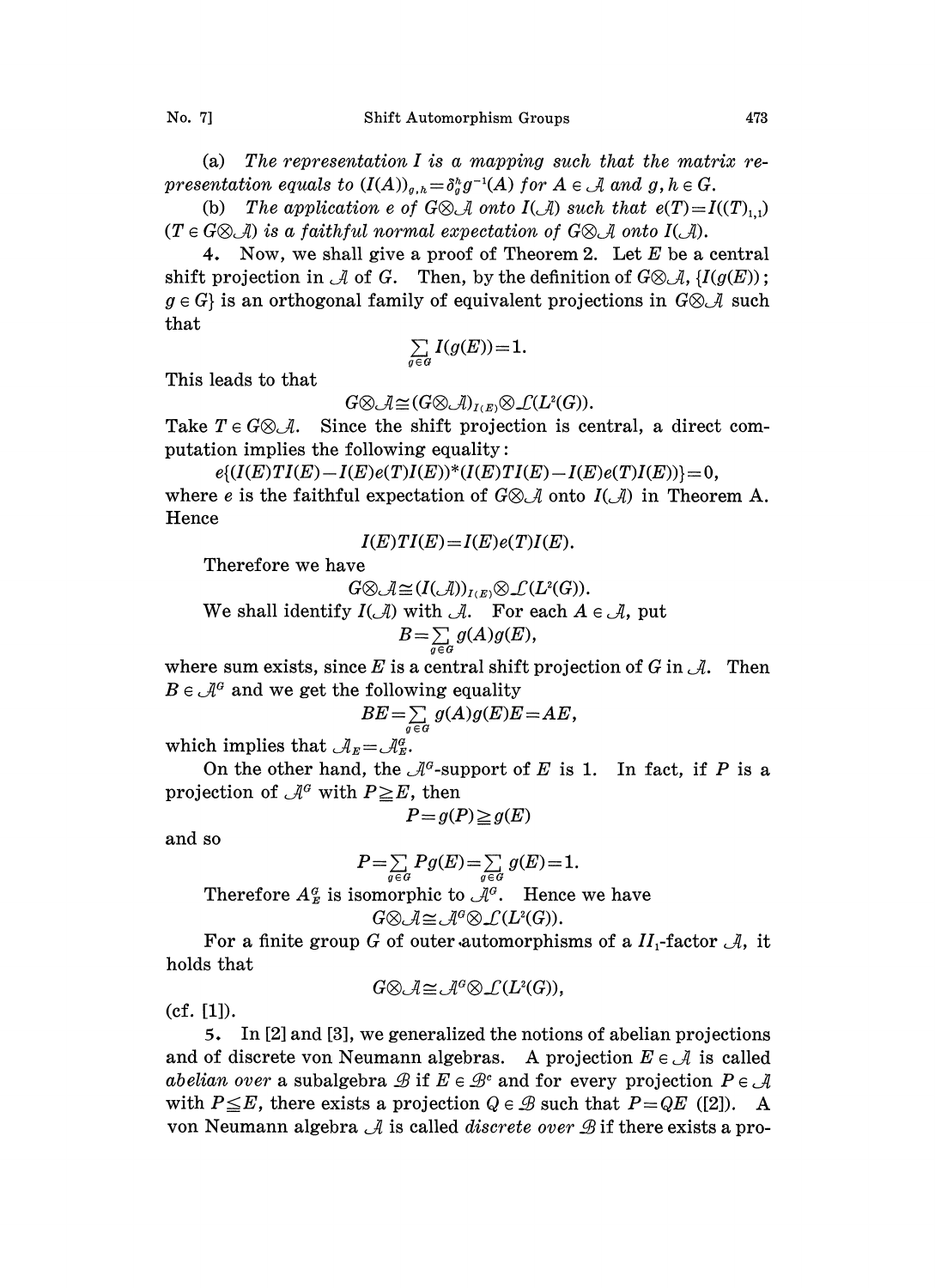jection E of  $\mathcal A$  which is abelian over  $\mathcal B$  and the  $\mathcal B$ -support of E is 1 ([3]).

Theorem 6. If G is <sup>a</sup> discrete central shift automorphism group Theorem 6. If G is a discrete central shift automorphism group<br>of a von Neumann algebra  $\mathcal A$ , then  $\mathcal A$  is discrete over the fixed algebra and furthermore G $\otimes$ A is discrete over rret<br>A<sup>o</sup>.

Proof. In the proof of Theorem 2, we have that

 $E(G \otimes \mathcal{A})E = E \mathcal{A}E = E \mathcal{A}^G E.$ 

Hence, by [4; Lemma 2], the projection E in  $G \otimes \mathcal{A}$  (and in  $\mathcal{A}$ ) is abelian Hence, by [4; Lemma 2], the projection E in  $G \otimes \mathcal{A}$  (and in  $\mathcal{A}$ ) is ab over  $\mathcal{A}^a$  because E belongs to  $\mathcal{A}^{a'} \cap \mathcal{A}$ . On the other hand, the support of E is 1. Therefore  $G \otimes \mathcal{A}$  and  $\mathcal{A}$  are support of E is 1. Therefore  $G \otimes \mathcal{A}$  and  $\mathcal{A}$  are discrete over

Testard and Woods defined a cohyperfinite von Neumann algebra as Very recently, in a mimeographed paper, Connes, Ghez, Lima, ima,<br>a as the following. A von Neumann algebra  $\mathcal A$  acting on a separable Hilbert space is called *cohyperfinite* iff  $\mathcal{A}\otimes I_{\infty}$  is hyperfinite, that is, there exists an increasing sequence  $(\mathcal{I}_k)_{k=1,2,...}$  of type  $I_{ik}$  subfactors of  $\mathcal{A} \otimes I_{\infty}$  such that

$$
\left(\bigcup_{k=1}^{\infty} \mathfrak{N}_k\right)^{-} = \mathcal{A} \otimes I_{\infty}.
$$

Theorem 7. Assume that G is a discrete central shift of automorphisms of a von Neumann algebra  $\mathcal{A}$ . For  $\mathcal{A}$  and  $G \otimes \mathcal{A}$ ,

- (a) If one of them is continuous, then all of them are continuous.
- (b) If one of them is discrete, then all of them are discrete.
- (c) If one of them is a factor, then all of them are factors.

(d) If one of them is cohyperfinite, then all of them are cohyperfinite.

**Proof.** By Theorem 6,  $\mathcal{A}$  and  $G \otimes \mathcal{A}$  are discrete over  $\mathcal{A}^G$ . Therefore, by [6; Proposition 3] and the proof of [3; Proposition 8], we have Theorem 7.

## References

- [1] H. Choda: A comment on the Galois theory for finite factors (to appear).
- [2] [2] M. Choda: Abelian projection over a von Neumann subalgebra. Proc. Japan<br>Acad., 48, 384–388 (1972).<br>[3] — : On types over von Neumann subalgebras and the Dye correspondence.<br> $P_{\text{trib}}$  PIMS Kyste Univ. 0. 45.60 (1972). M. Choda: Abelian projection over a von Neumann subalgebra. Proc. Japan Acad., 48, 384-388 (1972).
- Publ. RIMS, Kyoto Univ., 9, 45-60 (1973).
- [4] : A von Neumann algebra continuous over a von Neumann subalgebra. Proc. Japan Acad., 49, 174-178 (1973).
- [5] A. Connes: Une classification des facteurs de type. III. Ann. Scient. Ec. Norm. Sup., 6, 133-252 (1973).
- [6] A. Connes, P. Ghez, R. Lima, D. Testard, and E. J. Woods: Review of "crossed product of von Neumann algebras". Mimeographed paper.
- [7] H. A. Dye: On groups of measure preserving transformations. I. Amer. J. Math., 81, 119-159 (1959).
- [8] Y. Haga and Z. Takeda: Correspondence between subgroups and subalgebras in a cross product yon Neumann algebra. Tohoku Math. J., 24, 167- 190 (1972).